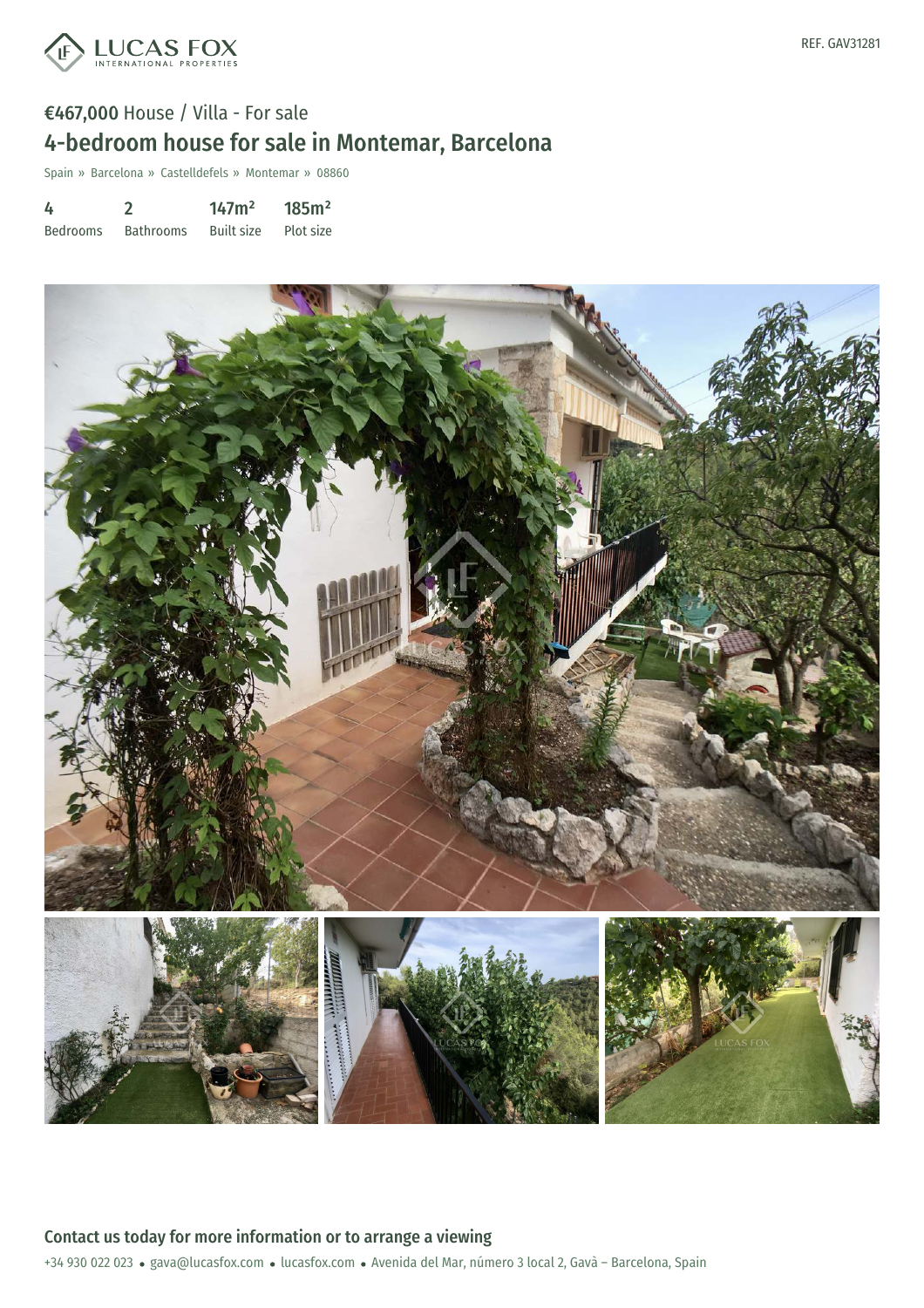

# €467,000 House / Villa - For sale 4-bedroom house for sale in Montemar, Barcelona

Spain » Barcelona » Castelldefels » Montemar » 08860

4 Bedrooms 2 Bathrooms  $147m<sup>2</sup>$ Built size 185m² Plot size

#### OVERVIEW

## Detached house of 147 m² , with 4 bedrooms on two levels, in a natural environment in the neighbourhood of Bruguers, Gavà, Barcelona.

Detached villa of 147 m², on a 185 m² plot on two levels, in a completely natural environment in the Bruguers neighbourhood in Gavà.

Located in the middle of the mountain, but at the same time close to the city (10 minutes) and the beach (15 minutes). It is an opportunity to adapt a home to your liking, as it needs to be refreshed.

We enter the house on the ground floor, where we are welcomed by a large hall around which all the rooms are distributed. We have 4 double bedrooms with access to the terrace, a complete bathroom, a living-dining room with a fireplace, an equipped kitchen and also the entrance to the garage for one car.

We go down to the lower ground floor where we have a complete bathroom, a multipurpose room, a laundry area and a warehouse. All this plant gives access to the garden.

Outside the house is surrounded by fruit trees, and has a porch with a barbecue area.

It is an ideal property to mould the home to your liking and live in a natural environment and at the same time close to amenities.



[lucasfox.com/go/gav31281](https://www.lucasfox.com/go/gav31281)

Mountain views, Private garage, Natural light, Parking, Balcony, Barbecue, Chill out area, Exterior, Fireplace, Near international schools, Pet-friendly, Views